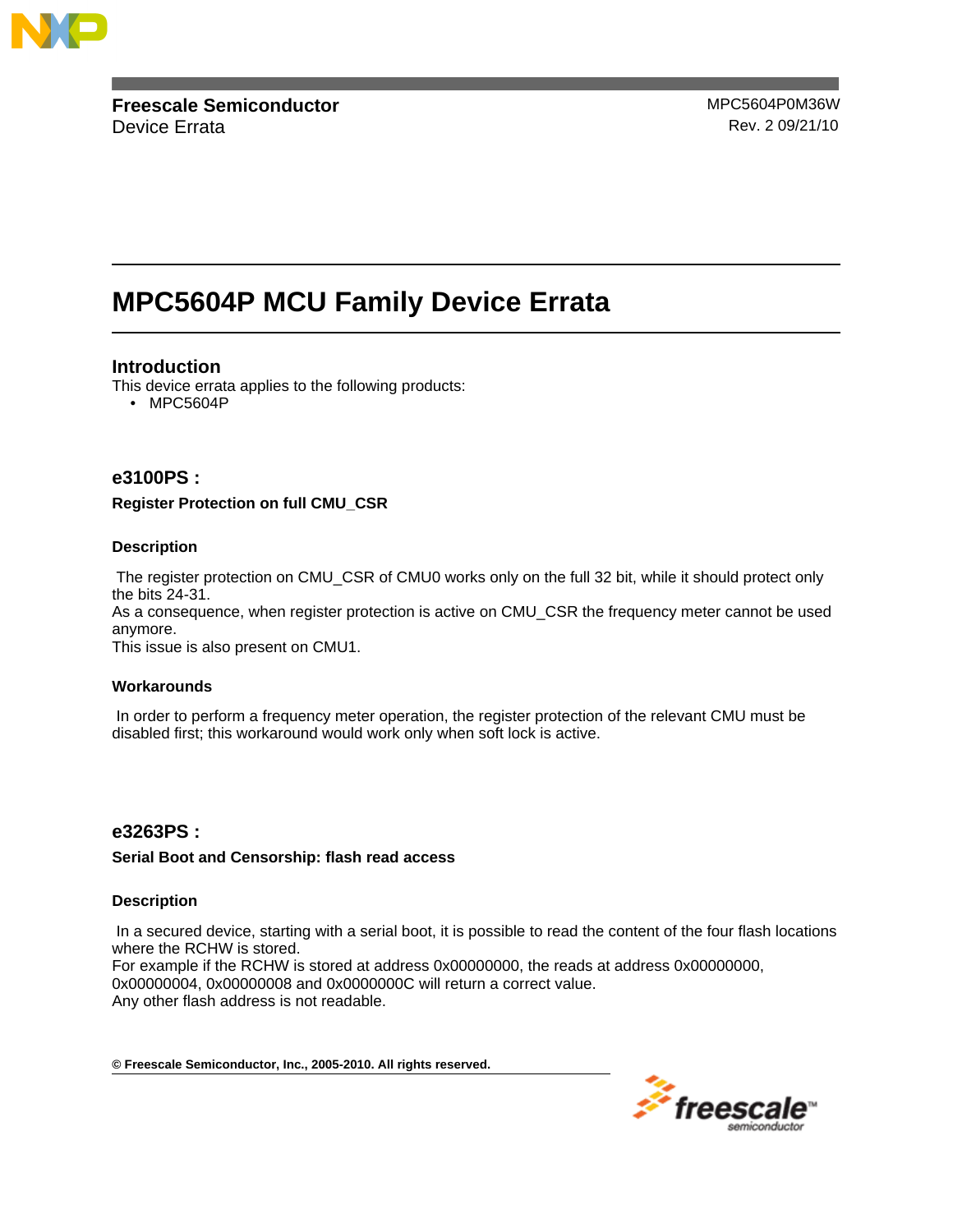

## **Workarounds**

None

## **e3660PS :**

## **MCM: MRSR does not report Power On Reset event**

## **Description**

The flag POR of MRSR register stays low after Power On Reset event on the device.

## **Workarounds**

Do not use MRSR[POR] to determine Power on reset cause. Use RGM\_DES instead.

## **e6475PS :**

## **Device ADC electrical stress during power-up**

## **Description**

During power-up/power-down sequence, if using separate supplies for VDD\_HV\_ADC and VDD\_HV, an error condition may occur when VDD\_HV\_ADC is at a lower voltage than VDD\_LV. This may result in VDD\_HV\_ADC domain temporarily supplying current through VDD\_LV.

## **Workarounds**

Ensure that VDD\_HV and VDD\_HV\_ADC remain at a higher voltage than [VDD\_LV + threshold voltage(0.6v)] during power-up sequence.

## **e9090PS :**

## **ESD-MM limited to 150V protection**

## **Description**

ESD-MM protection is limited to 150V, rather than 200V specification.

## **Workarounds**

None

## **e9097PS :**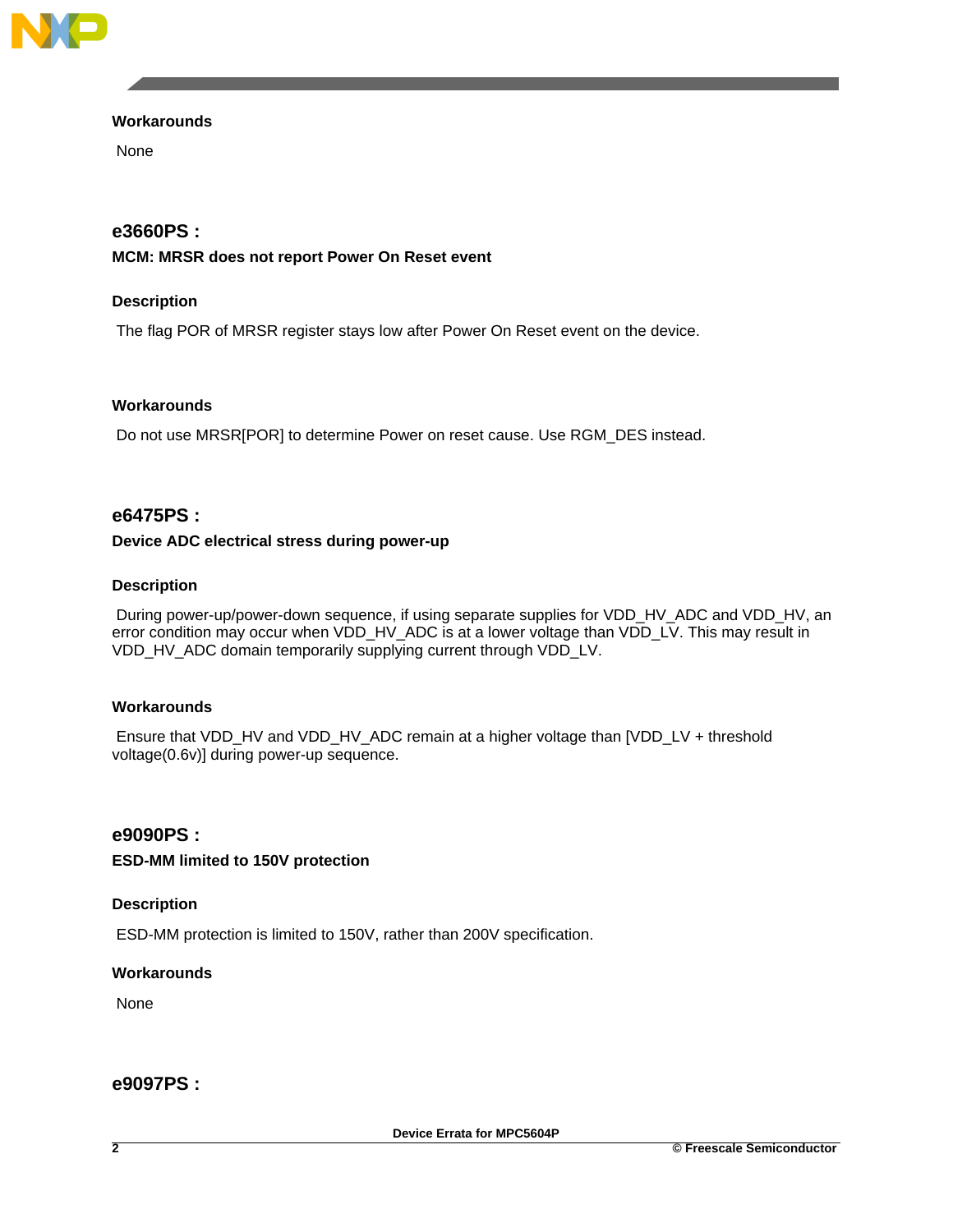

## **FlexRay: The mechanisms provided by SFTCCSR are not functional.**

### **Description**

The application can not read the sync frame ID and deviation tables into the system RAM using the mechanisms provided by the Sync Frame Table Configuration, Control, Status Register (SFTCCSR).

Note: This is only related to making this information available to the application and does not affect the operation of the FlexRay communication controller module. The actual content of those tables is correct within the FlexRay module and the related clock synchronization calculation is performed correctly.

#### **Workarounds**

None

## **e4783PS :**

### **SWT: Watchdog is disabled during BAM execution**

#### **Description**

The watchdog is disabled at the start of BAM execution. In the case of an unexpected issue during BAM execution the CPU may be stalled and it will be necessary to generate an external reset to recover.

#### **Workarounds**

None

## **e7073PS :**

## **BAM: Code download via FlexCAN not functioning in a CAN network**

#### **Description**

When the serial download via FlexCAN is selected setting the FAB (Force Alternate Boot) pin, and ABS (Alternate Boot Selector) pins (ABS0 = 1 and ABS1 = 0) and the micro is part of a CAN network, the serial download protocol may unexpectedly stop in case of CAN traffic.

After the code has been downloaded, the BAM tries to disable the FLexCAN module writing the MCR (Module Configuration Register) without waiting for the acknowledge bit LPM\_ACK (Low Power Mode Acknowledge) to be set. The FlexCAN cannot enter the low power mode until all current transmissions or receptions have finished. Further writings into any FlexCAN register may cause the low power mode not to be entered and, as consequence, the BAM to stop.

#### **Workarounds**

Since the higher the traffic, the higher the chance for the BAM to try to disable the FlexCAN module during a CAN frame reception, make sure that no other CAN frame is sent until the code download protocol has been completed.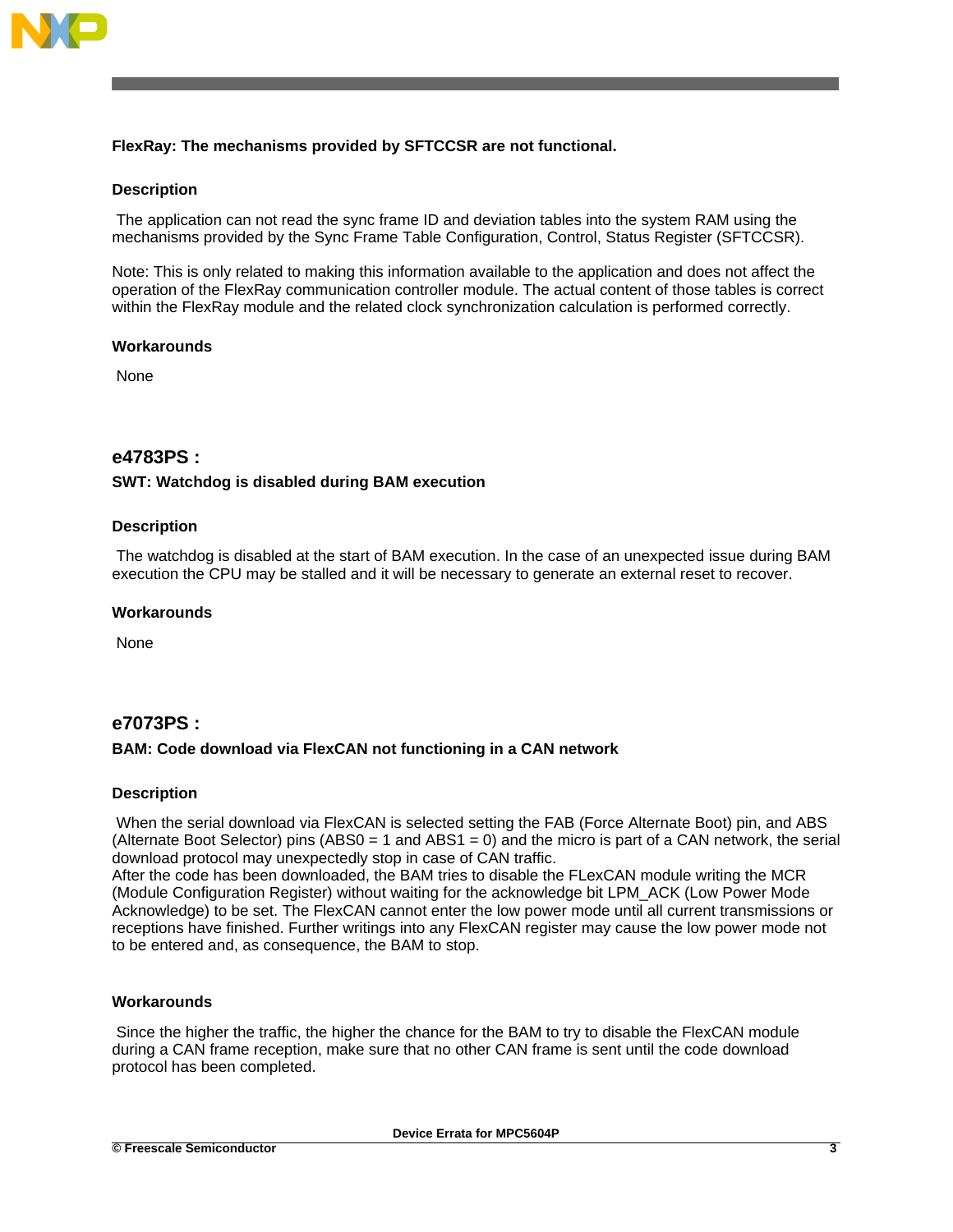

## **e6934IPG : DSPI: Changing CTARs between frames in continuous PCS mode causes error**

#### **Description**

Erroneous data could be transmitted if multiple Clock and Transfer Attribute Registers (CTAR) are used while using the Continuous Peripheral Chip Select mode (DSPIx\_PUSHR[CONT=1]). The conditions that can generate an error are:

1) If DSPIx\_CTARn[CPHA]=1 and DSPIx\_MCR[CONT\_SCKE = 0] and DSPIx\_CTARn[CPOL, CPHA, PCSSCK or PBR] change between frames.

2) If DSPIx\_CTARn[CPHA]=0 or DSPIx\_MCR[CONT\_SCKE = 1] and any bit field of DSPIx\_CTARn changes between frames except DSPIx\_CTARn[PBR].

#### **Workarounds**

When generating DSPI bit frames in continuous PCS mode, adhere to the aforementioned conditions when changing DSPIx\_CTARn bit fields between frames.

## **e10483IPG : DSPI: PCS Continuous Selection Format limitation**

#### **Description**

When the DSPI module has more than one entry in the TX FIFO and only one entry is written and that entry has the CONT bit set, and continuous SCK clock selected the PCS levels may change between transfer complete and write of the next data to the DSPI\_PUSHR register.

For example:

If the CONT bit is set with the first PUSHR write, the PCS de-asserts after the transfer because the configuration data for the next frame has already been fetched from the next (empty) fifo entry. This behavior continues till the buffer is filled once and all CONT bits are one.

#### **Workarounds**

To ensure PCS stability during data transmission in Continuous Selection Format and Continuous SCK clock enabled make sure that the data with reset CONT bit is written to DSPI\_PUSHR register before previous data sub-frame (with CONT bit set) transfer is over.

## **e12733IPG : FlexRay: Message Buffer can not be disabled and not locked after CHI command FREEZE**

#### **Description**

If a complete message was transmitted from a transmit message buffer or received into a message buffer and the controller host interface (CHI) command FREEZE is issued by the application before the end of the current slot, then this message buffer can not be disabled and locked until the module has entered the protocol state normal active.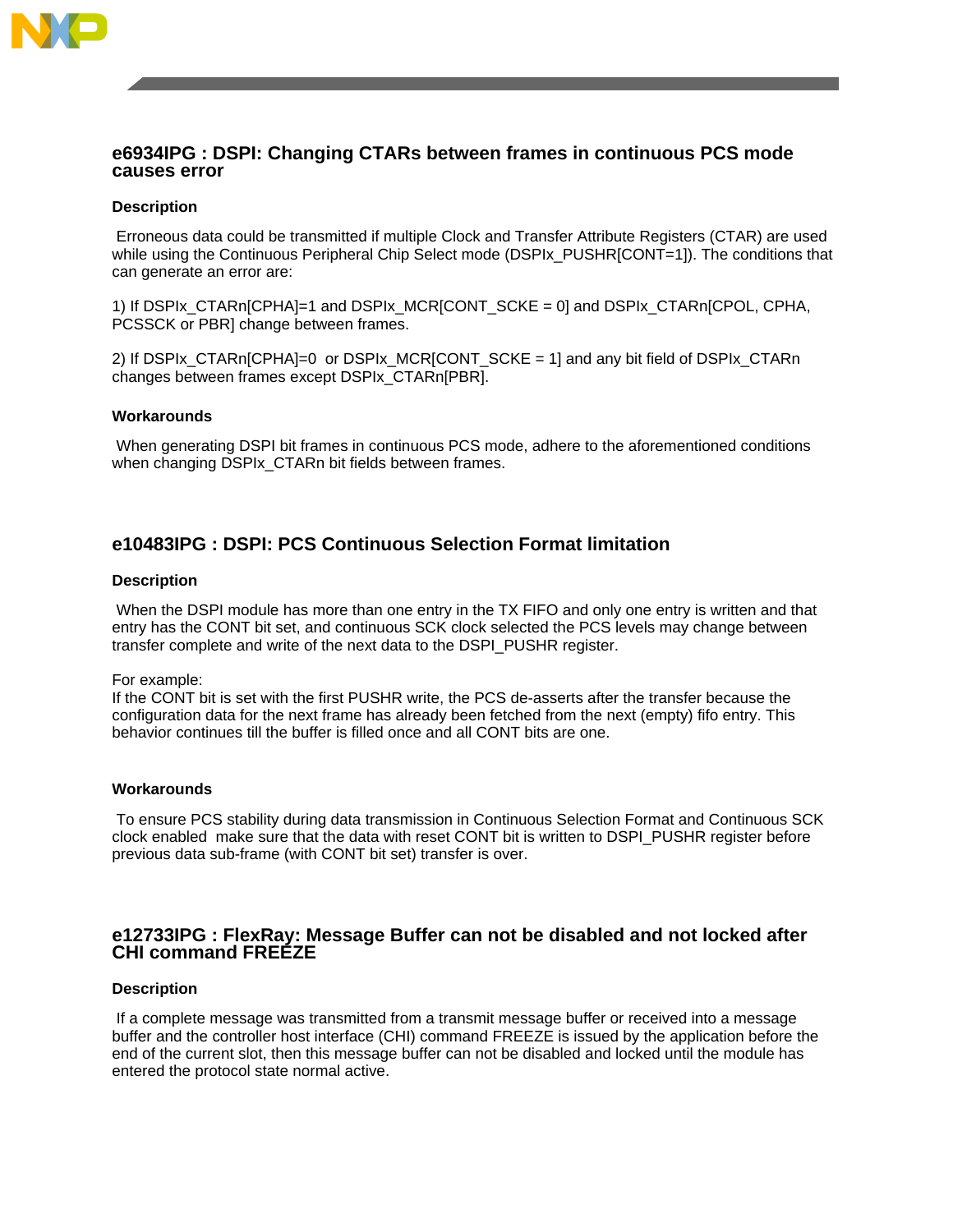

Consequently, this message buffer can not be disabled and locked by the application in the protocol config state, which prevents the application from clearing the commit bit CMT and the module from clearing the status bits. The configuration bits in the Message Buffer Configuration, Control, Status Registers (MBCCSRn) and the message buffer configuration registers MBCCFRn, MBFIDRn, and MBIDXRn are not affected.

At most one message buffer per channel is affected.

## **Workarounds**

There are two types of workaround.

1) The application should not send the CHI command FREEZE and use the CHI command HALT instead.

2) Before sending the CHI command FREEZE the application should repeatedly try to disable all message buffers until all message buffers are disabled. This maximum duration of this task is three static or three dynamic slots.

## **e27514IPG : FlexRay: Incomplete Transmission of Message Frame in Key Slot**

### **Description**

The FlexRay module will transmit an incomplete message in the key slot under the following circumstances:

1.) The transmit message buffer n assigned to the key slot is located in the message buffer segment 2, i.e. FR\_MBSSUTR[MB\_LAST\_SEG1] < n, and

2.) the data size of the message buffer segment 1 is smaller than the static payload length, i.e. FR\_MBDSR[MBSEG1DS] < PCR19[payload\_length\_static].

In this case, the FlexRay module will transmit only FR\_MBDSR[MBSEG1DS] payload words from message buffer n. The remaining words are padded with 0's.

## **Workarounds**

The transmit message buffer assigned to key slot must be located in message buffer segment 1.

## **e14593IPG : FlexCAN: Global Masks misalignment**

## **Description**

Convention: MSB=0.

During CAN messages reception by FlexCAN, the RXGMASK (Rx Global Mask) is used as acceptance mask for most of the Rx Message Buffers (MB). When the FIFO Enable bit in the FlexCAN Module Configuration Register (CANx\_MCR[FEN], bit 2) is set, the RXGMASK also applies to most of the elements of the ID filter table. However there is a misalignment between the position of the ID field in the Rx MB and in RXIDA, RXIDB and RXIDC fields of the ID Tables. In fact RXIDA filter in the ID Tables is shifted one bit to the left from Rx MBs ID position as shown below: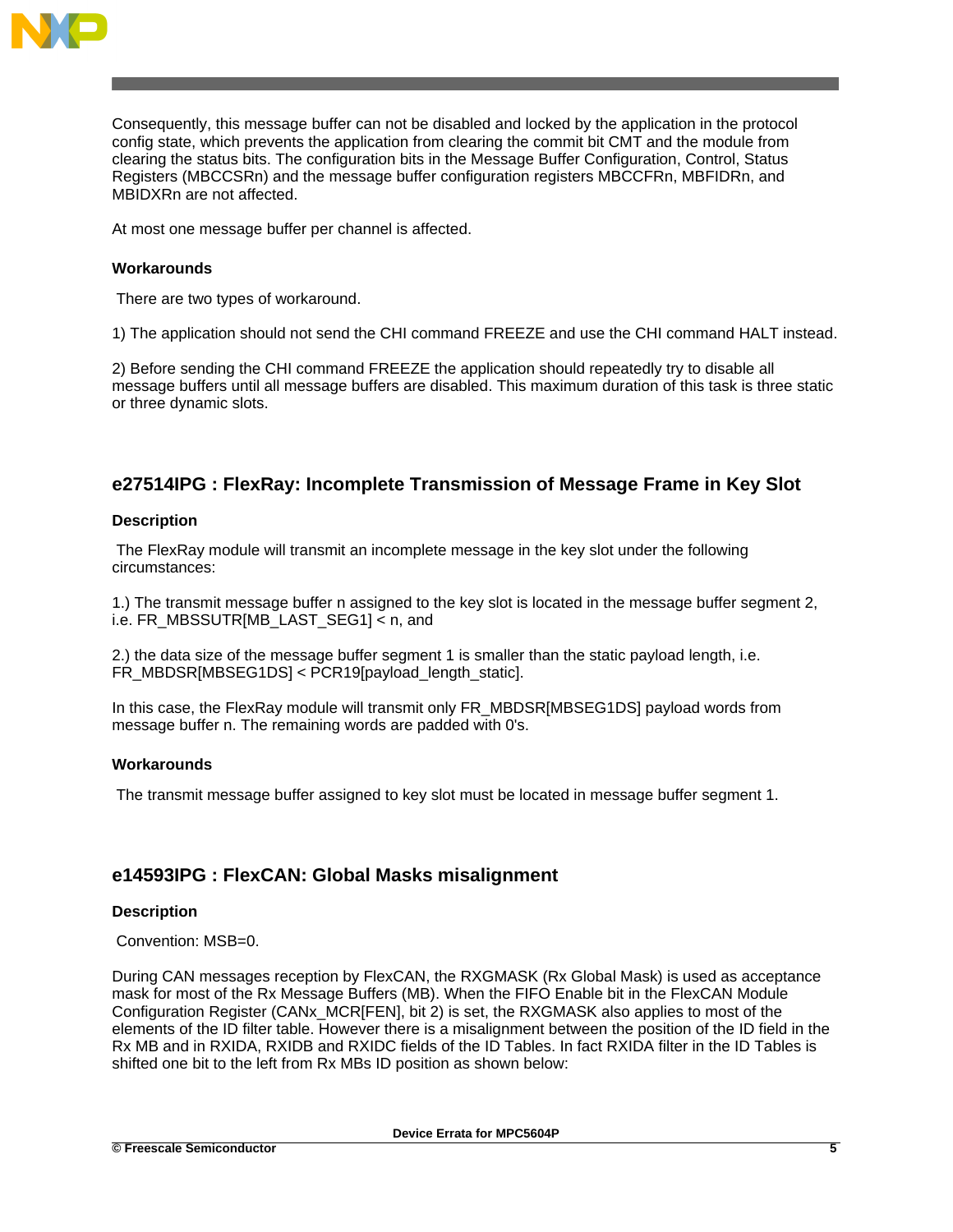

Rx MB ID = bits 3-31 of ID word corresponding to message ID bits 0-28 RXIDA = bits 2-30 of ID Table corresponding to message ID bits 0-28

Note that the mask bits one-to-one correspondence occurs with the filters bits, not with the incoming message ID bits.

This leads the RXGMASK to affect Rx MB and Rx FIFO filtering in different ways.

For example, if the user intends to mask out the bit 24 of the ID filter of Message Buffers then the RXGMASK will be configured as 0xffff\_ffef. As result, bit 24 of the ID field of the incoming message will be ignored during filtering process for Message Buffers. This very same configuration of RXGMASK would lead bit 24 of RXIDA to be "don`t care" and thus bit 25 of the ID field of the incoming message would be ignored during filtering process for Rx FIFO.

Similarly, both RXIDB and RXIDC filters have multiple misalignments with regards to position of ID field in Rx MBs, which can lead to erroneous masking during filtering process for either Rx FIFO or MBs.

RX14MASK (Rx 14 Mask) and RX15MASK (Rx 15 Mask) have the same structure as the RXGMASK. This includes the misalignment problem between the position of the ID field in the Rx MBs and in RXIDA, RXIDB and RXIDC fields of the ID Tables.

## **Workarounds**

Therefore it is recommended that one of the following actions be taken to avoid problems:

\*) Do not enable the RxFIFO. If CANx\_MCR[FEN]=0 then the Rx FIFO is disabled and thus the masks RXGMASK, RX14MASK and RX15MASK do not affect it.

\*) Enable Rx Individual Mask Registers. If the Backwards Compatibility Configuration bit in the FlexCAN Module Configuration Register (CANx\_MCR[BCC], bit 15) is set then the Rx Individual Mask Registers (RXIMR0-63) are enabled and thus the masks RXGMASK, RX14MASK and RX15MASK are not used.

\*) Do not use masks RXGMASK, RX14MASK and RX15MASK (i.e. let them in reset value which is 0xffff\_ffff) when CANx\_MCR[FEN]=1 and CANx\_MCR[BCC]=0. In this case, filtering processes for both Rx MBs and Rx FIFO are not affected by those masks.

\*) Do not configure any MB as Rx (i.e. let all MBs as either Tx or inactive) when CANx\_MCR[FEN]=1 and CANx\_MCR[BCC]=0. In this case, the masks RXGMASK, RX14MASK and RX15MASK can be used to affect ID Tables without affecting filtering process for Rx MBs.

## **e498PS :**

#### **MC\_RGM: Reset source flag not set correctly after previous clear**

#### **Description**

Bits in the RGM\_FES and RGM\_DES registers may not show the correct status if a reset event occurs after its corresponding flag has previously been cleared. This error occurs only if no other MC\_RGM register access has taken place after clearing the status flag and before the reset event.

#### **Workarounds**

Perform a MC\_RGM register access (e.g. a 'dummy' read) directly after each write access of the RGM\_FES and RGM\_DES registers.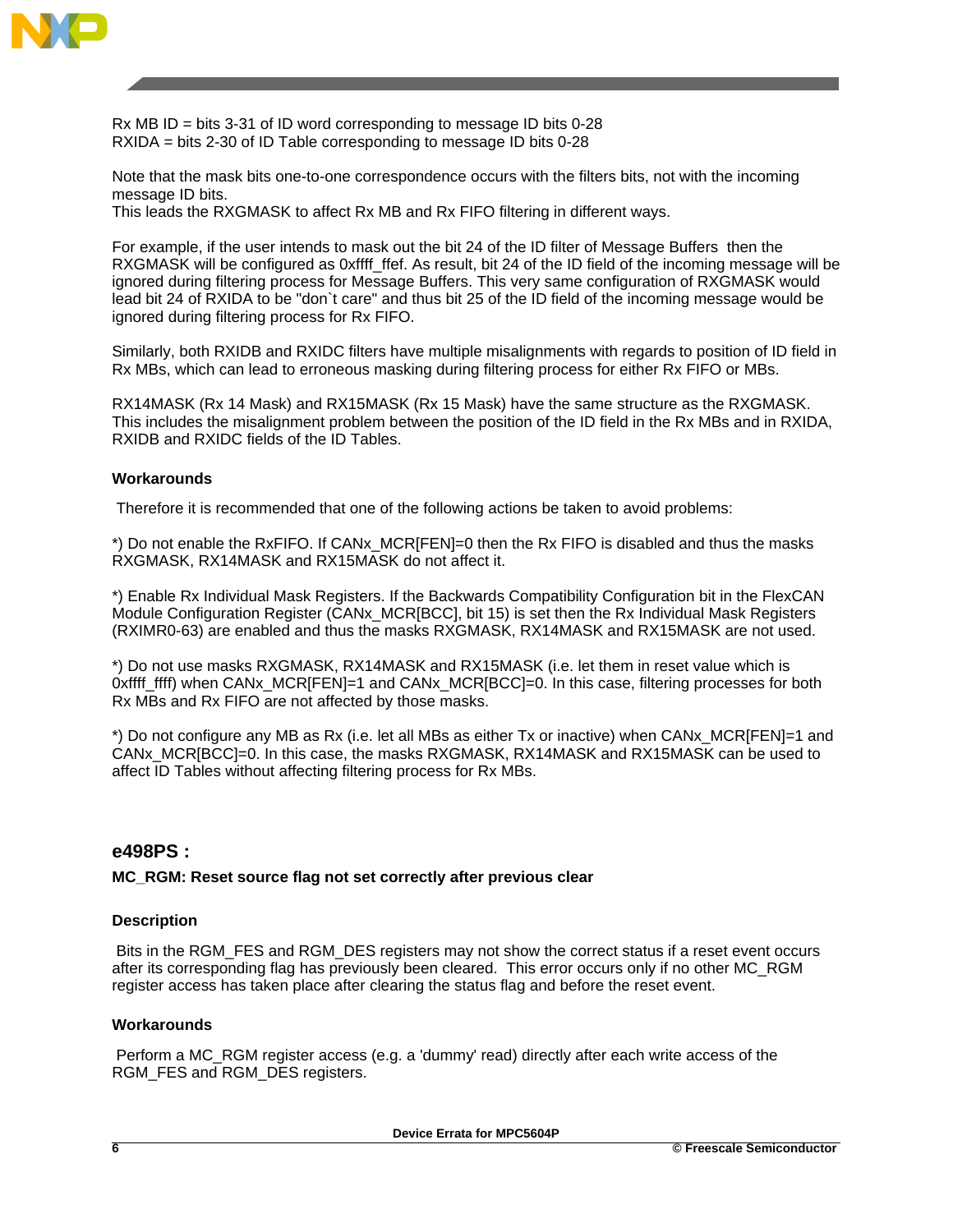

## **e2835PS :**

### **MC\_RGM: Clearing a flag at RGM\_DES or RGM\_FES register may be prevented by a reset**

#### **Description**

Clearing a flag at RGM\_DES and RGM\_FES registers requires two clock cycles because of a synchronization mechanism. As a consequence if a reset occurs while clearing is on-going the reset may interrupt the clearing mechanism leaving the flag set.

Note that this failed clearing has no impact on further flag clearing requests.

#### **Workarounds**

No workaround for all reset sources except SW reset.

Note that in case the application requests a SW reset immediately after clearing a flag in RGM xES the same issue may occur. To avoid this effect the application must ensure that flag clearing has completed by reading the RGM\_xES register before the SW reset is requested.

## **e3492PS :**

#### **MC\_RGM: Long Reset Sequence Occurs on 'Short Functional' Reset Event**

#### **Description**

If a 'functional' reset source is configured to initiate a short reset sequence via setting of the appropriate RGM\_FESS bit and also configured to assert the external reset pad via setting of the appropriate RGM\_FBRE bit, its assertion will not initiate a short reset starting with PHASE3 but rather a long reset sequence starting with PHASE1.

#### **Workarounds**

Do not configure 'functional' resets that are configured to initiate a short reset sequence to also assert the external reset pad. In other words, if RGM\_FESS[i] is '1', RGM\_FBRE[i] should be '0'.

#### **e4107PS :**

**MC\_CGM and MC\_PCU: A data storage exception is not generated on an access to MC\_CGM or MC\_PCU when the respective peripheral is disabled at MC\_ME.**

#### **Description**

If a peripheral with registers mapped to MC\_CGM or MC\_PCU address spaces is disabled via the MC\_ME any read or write accesses to this peripheral will be ignored without producing a data storage exception.

#### **Workarounds**

For any mode other than a low-power mode do not disable any peripheral that is mapped to MC\_CGM or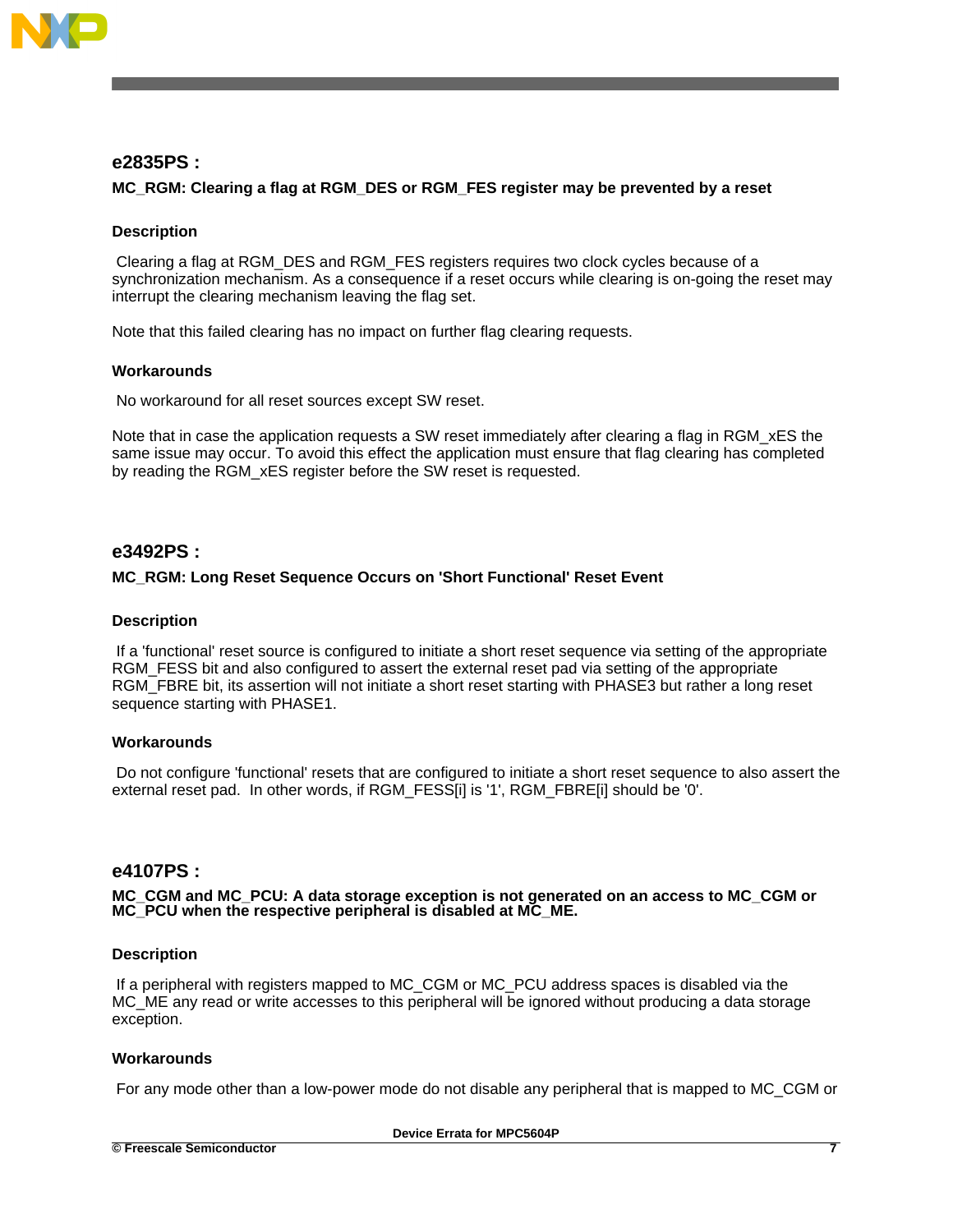

MC\_PCU.

## **e4163PS :**

## **MC\_ME: ME\_PSx registers may show '1' in a reserved bit field**

## **Description**

Some bits in the ME\_PSx registers that are defined to always return the value '0' may instead return the value '1'.

#### **Workarounds**

It is recommended as a general rule that the User should always ignore the read value of reserved bit fields.

## **e5095PS :**

#### **MC\_RGM: External Reset not asserted if Short Reset enabled**

#### **Description**

For the case when the External Reset is enabled for a specific reset source at RGM\_FBRE and a short reset is requested for the same reset source at RGM\_FESS the External Reset is not asserted.

#### **Workarounds**

None

## **e5301PS :**

#### **MC\_RGM: SAFE mode exit may be possible even though condition causing the SAFE mode request has not been cleared**

#### **Description**

A SAFE mode exit should not be possible as long as any condition that caused a SAFE mode entry is still active. However, if the corresponding status flag in the RGM\_FES register has been cleared, the SAFE mode exit may incorrectly occur even though the actual condition is still active.

#### **Workarounds**

Software must clear the SAFE mode request condition at the source before clearing the corresponding RGM\_FES flag. This will ensure that the condition is no longer active when the RGM\_FES flag is cleared and thus the SAFE mode exit can occur under the correct conditions.

**e6041PS :**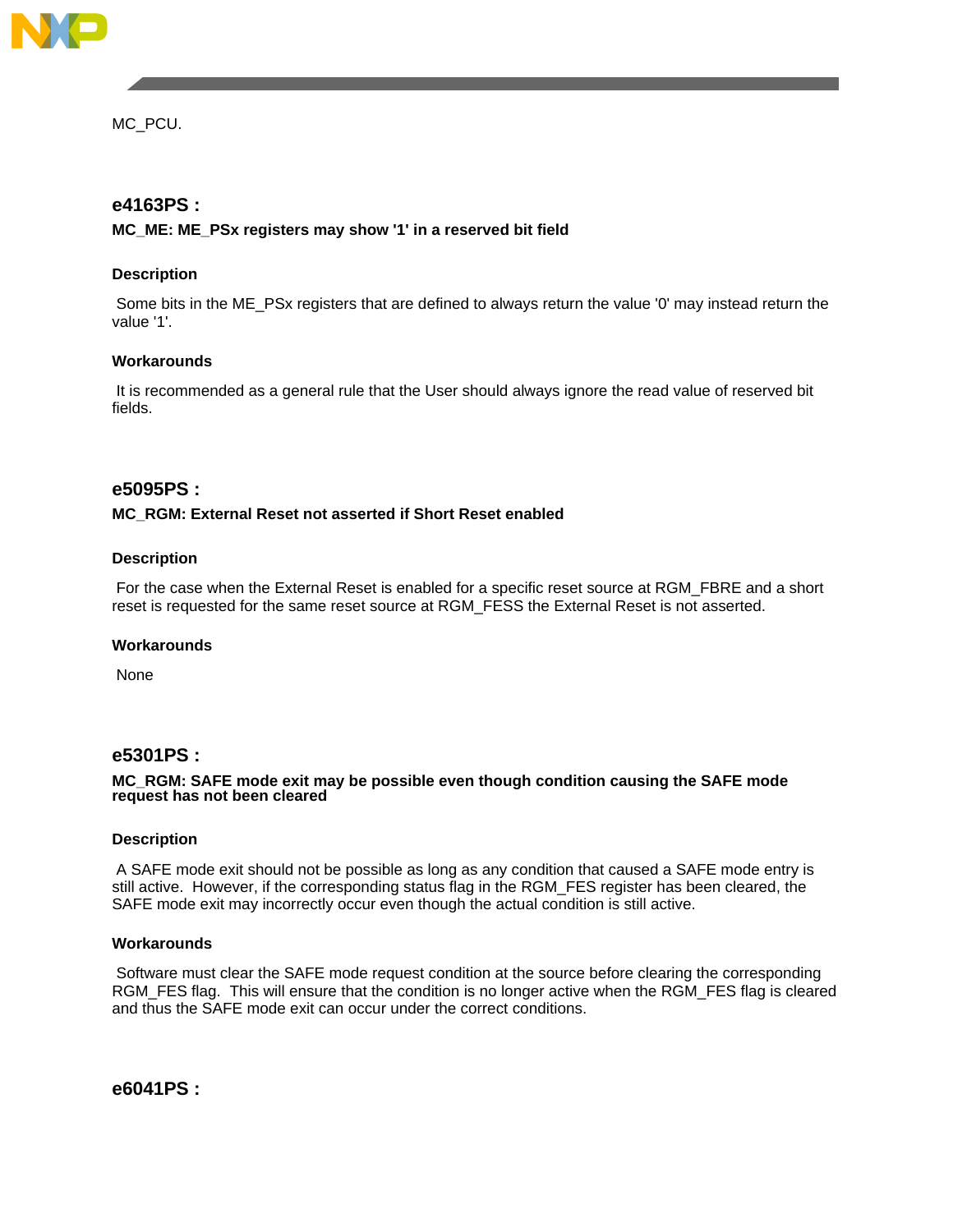

## **MC\_ME: Peripherals in unknown state after SAFE mode exit**

### **Description**

Peripherals that reside in auxiliary clock domains may be in an unknown state after exiting the SAFE mode to enter the DRUN mode.

#### **Workarounds**

Execute a software reset while in the SAFE mode if one or more peripherals present in auxiliary clock domains is required for further operation.

## **e9367PS :**

**eTimer: Configuring an eTimer counter channel in GATED-COUNT mode or in SIGNED-COUNT mode may cause a possible incorrect counting of 1 tick.**

#### **Description**

This bug affects eTimer in the following counting modes:

- GATED-COUNT mode, the CNTMODE field is '011' (count rising edges of primary source while secondary input is high);

-SIGNED-COUNT mode, the CNTMODE field is '101' (count primary source rising edges, secondary source specifies direction (up/down)).

Delays in the edge detection circuitry lead to a bug where the rising edge on the primary source is compared to the secondary source value one clock later in time. This means that if there is a rising edge on the primary source followed immediately by the secondary source going high, the eTimer logic could see this as a rising primary edge while the secondary is high even though the secondary input was low at the time of the rising primary edge.

This bug can occur when the transition on the secondary edge occurs within 1 IPBus clock cycle of the transition on the primary input.

The counter will also increment if the primary source is already high when the secondary source goes high.

#### **Workarounds**

The source selected as the secondary input to the eTimer channel needs to have an additional clock cycle of delay added to it. This can be done by using the input filters. For the primary source set FILT PER==1 and FILT CNT==0. For the secondary source set FILT PER==1 and FILT CNT==1. This will introduce a 5 clock cycle latency on the primary source and a 6 cycle latency on the secondary source which will properly align the two signals for count modes '011' and '101'.

**Device Errata for MPC5604P**

Ensure that the primary source is low before the secondary source goes high to avoid a false count caused by the second form of this bug.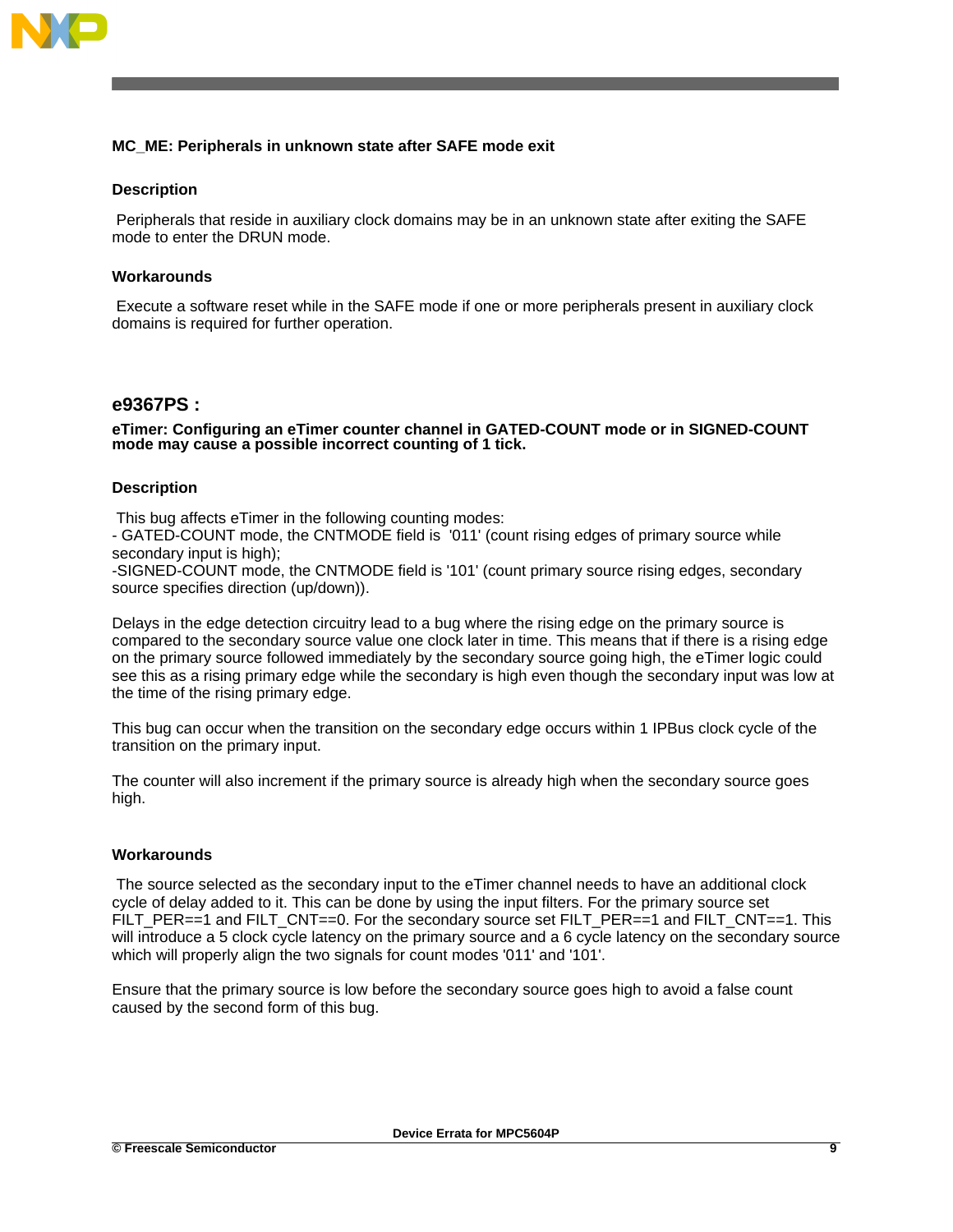

## **e9414PS :**

## **Possible false DMA requests from eTimer.**

## **Description**

The sources of the eTimer's DMA requests are controlled by the DREQ[x] registers. If any of these registers have the same value, then multiple DMA requests can be generated in response to a single flag/condition.

## **Workarounds**

Ensure that each of the DREQ[x] registers have a unique value prior to enabling DMA requests.

## **e7810IPG : NPC: Automatic clock gating does not work for MCKO\_DIV = 8**

## **Description**

If the Nexus clock divider (NPC\_PCR[MCKO\_DIV]) in the Nexus Port Controller Port Configuration Register is set to 8 and the Nexus clock gating control (NPC\_PCR[MCKO\_GT]) is enabled, the nexus clock (MCKO) will be disabled prior to the completion of transmission of the Nexus message data.

## **Workarounds**

Do not enable the automatic clock gating mode when the Nexus clock divider is set to 8. If Nexus clock gating is required, use a divide value of 1, 2 or 4 (set NPC\_PCR[MCKO\_GT]=0b1 and NPC\_PCR[MCKO\_DIV]=0b000, 0b001, or 0b011). However, MCKO must be kept below the maximum Nexus clock rate as defined in the device data sheet. If divide by 8 clock divider is required, then do not enable clock gating (set NPC\_PCR[MCKO\_GT]=0b0 and NPC\_PCR[MCKO\_DIV]=0b111).

## **e9376PS :**

#### **FlexPWM: Configuring the count value to set PWMA/PWMB first low and then high in the same cycle the output signals are low.**

## **Description**

The VAL2 and VAL4 registers define the turn-on edge and the VAL3 and VAL5 registers define the turn off edge of the PWMA/PWMB signals respectively. VAL3 cannot be less than VAL2 and VAL5 cannot be less than VAL4. Doing so will cause the PWM signal to turn off at the correct time (VAL3 or VAL5), but it will not turn on at the time defined by VAL2 or VAL4.

This can be an issue during the generation of phase delayed pulses where the PWM signal goes high late in PWM cycle N and remains high across the cycle boundary before going low early in cycle N+1 and goes high again in PWM cycle N+1. This errata will allow that to happen.

VAL3 register must be "greater than or equal to" VAL2 register and VAL5 must be "greater than or equal to" VAL4.

## **Workarounds**

None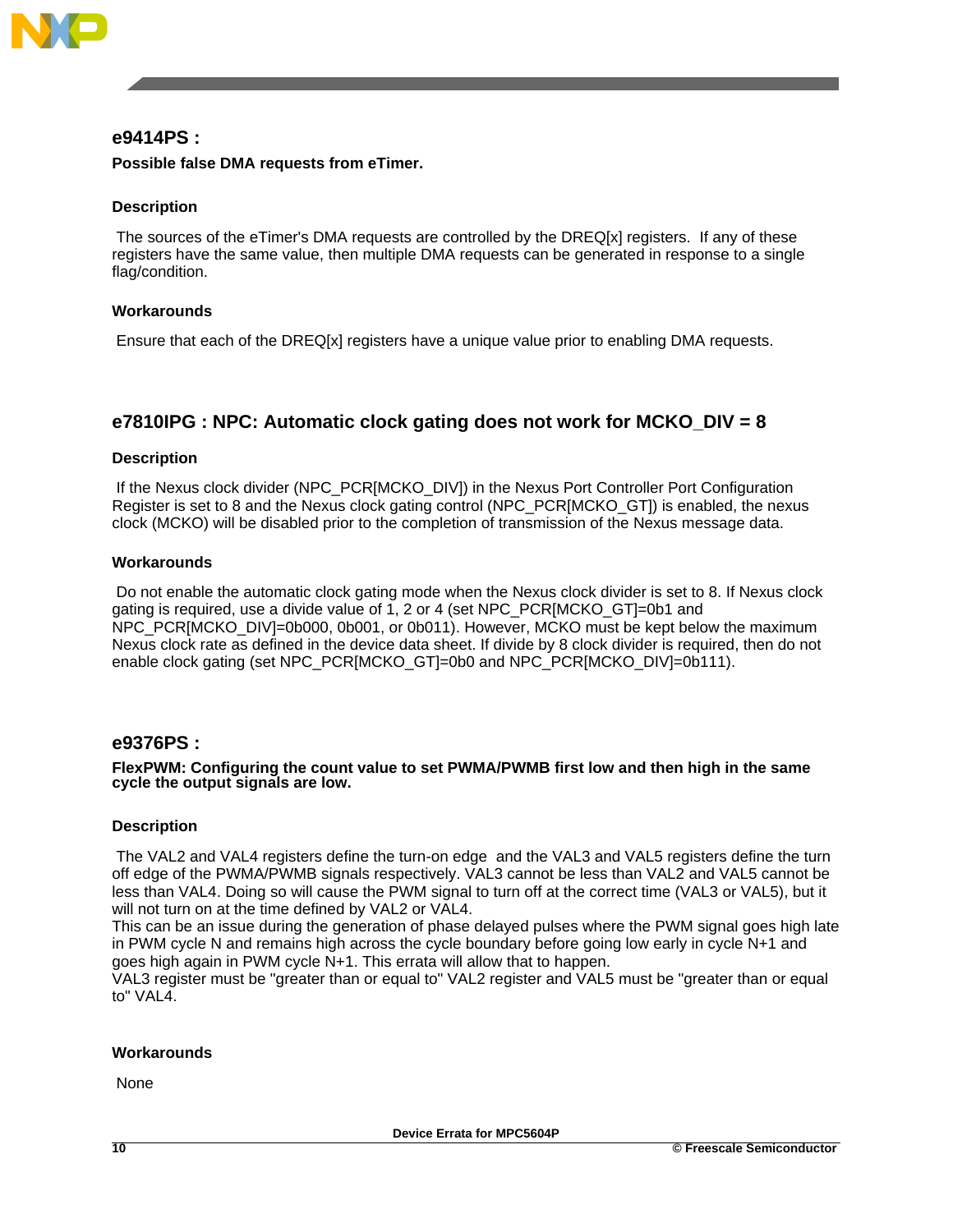

## **e6276IPG : JTAGC: EVTI and RDY require TCK to toggle**

## **Description**

The Nexus/JTAG Read/Write Access Control/Status Register (RWCS) write (to begin a read access) or the write to the Read/Write Access Data Register (RWD)(to begin a write access) does not actually begin its action until 1 JTAG clock (TCK) after leaving the JTAG Update-DR state. This prevents the access from being performed and therefore will not signal its completion via the READY (RDY) output unless the JTAG controller receives an additional TCK. In addition, EVTI is not latched into the device unless there are clock transitions on TCK.

## **Workarounds**

The tool/debugger must provide at least one TCK clock for the EVTI signal to be recognized by the MCU. When using the RDY signal to indicate the end of a Nexus read/write access, ensure that TCK continues to run for at least 1 TCK after leaving the Update-DR state. This can be just a TCK with TMS low while in the Run-Test/Idle state or by continuing with the next Nexus/JTAG command. Expect the affect of EVTI and RDY to be delayed by edges of TCK. Note: RDY is not available in all packages of all devices.

## **e6309PS :**

#### **Debugging functionality could be lost when unsecuring a secured device.**

#### **Description**

Providing the backdoor password via JTAG or via serial boot would unsecure the device, but on some devices may leave the Nexus interface and potentially the CPUs in an undetermined state.

Normal operation without a debugger is unaffected, debugging unsecured devices is also unaffected.

#### **Workarounds**

- A second connection attempt may be successful.
- Boot in serial mode (using the Flash password), then execute code which unsecures the device. (The JTAG interface needs to be inactive while the unsecure happens.)
- Implement a separate backdoor in application software. Once the software detects the custom backdoor sequence it can unlock the device via Flash write.
- Leave device unsecured for debugging.

## **e1844PS : ADC: Minimum sampling time for ADC at 32MHz**

#### **Description**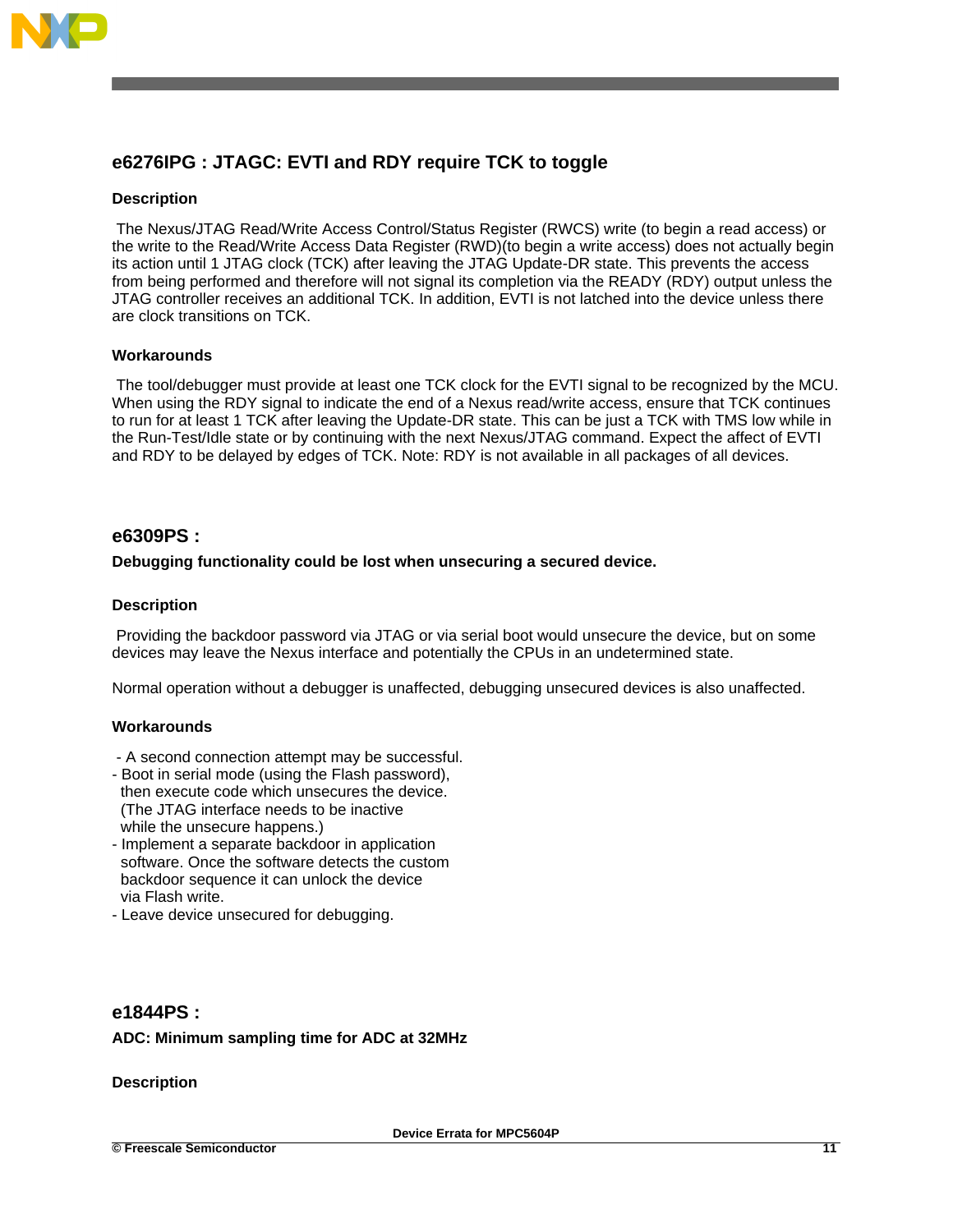

When ADC is running at 32MHz the minimum sampling time of 135ns specified is not met.

## **Workarounds**

At 32MHZ the minimum sampling time must be at least 180ns.

## **e1861PS :**

#### **ADC: Offset Cancellation Not Required**

### **Description**

The offset cancellation mechanism does not improve the ADC performance as the intrinsic ADC precision is better than the offset cancellation resolution.

#### **Workarounds**

Do not use the offset cancellation feature as it will not improve ADC precision.

## **e3396PS :**

#### **ADC ABORT bit (single conversion)**

#### **Description**

If the User starts one single ADC conversion and, after, starts a chain of conversions, when the User tries to abort one of the chained conversions, the abort command aborts the chain instead of a single conversion of the chain.

#### **Workarounds**

- A minimum of two conversions must be programmed.
- A dummy conversion must be started before or after a single conversion.

## **e3397PS :**

#### **ADC: Last conversion in chain not aborted**

#### **Description**

If the user aborts the last ADC conversion of a chain the conversion appears to be aborted but the relevant data register is updated with the conversion data.

#### **Workarounds**

None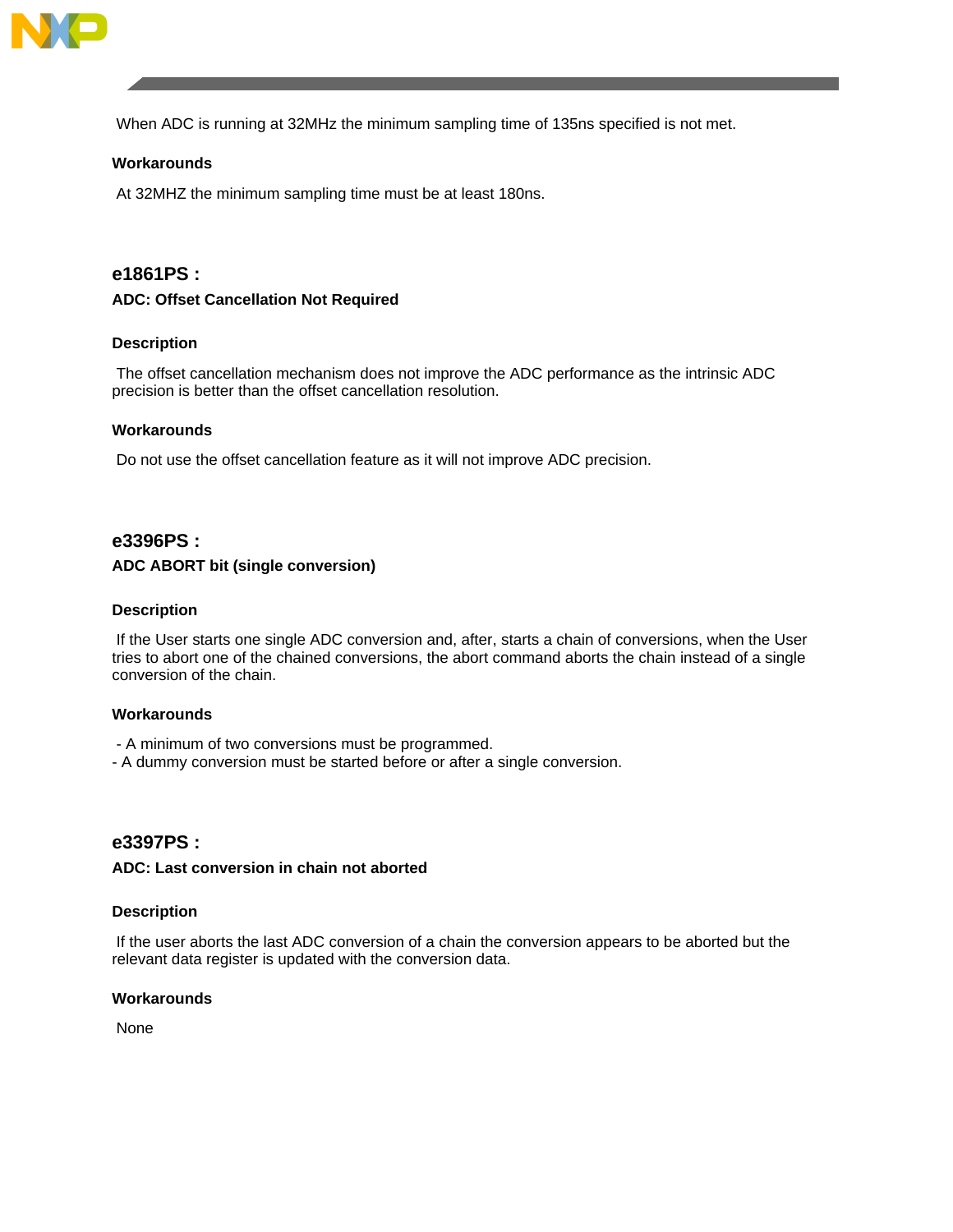

## **e3398PS : ADC ABORT CHAIN bit**

## **Description**

If user aborts a chain of ADC conversions, the current conversion appears as aborted but the relative data register is however updated.

## **Workarounds**

None

## **e3999PS :**

## **ADC: Injected conversion not executed during scan mode.**

## **Description**

When ADC is converting a chain in scan mode -configured using NSTART bit in non-CTU mode operation; and a injected conversion arrives -triggered by software with JSTART bit or by hardware from eTimer\_1 channel 5 (internal connection); the ADC gets stuck in the sampling phase (the triggered conversion is not executed and the chain is not restarted).

## **Workarounds**

None

## **e4455PS :**

## **ADC: conversion chain failing after ABORT chain**

## **Description**

During a chain conversion while the ADC is in scan mode when ADC\_MCR[ABORTCHAIN] is asserted the current chain will be aborted as expected. However, in the next scan the first conversion of the chain is performed twice and the last conversion of the chain is not performed.

## **Workarounds**

When aborting a chain conversion enable ADC\_MCR[ABORTCHAIN] and disable ADC\_MCR[START].

ADC\_MCR[START] can be enabled when the abort is complete.

## **e5485PS :**

## **ADC: ADC\_DMAE[DCLR]should not be used**

## **Description**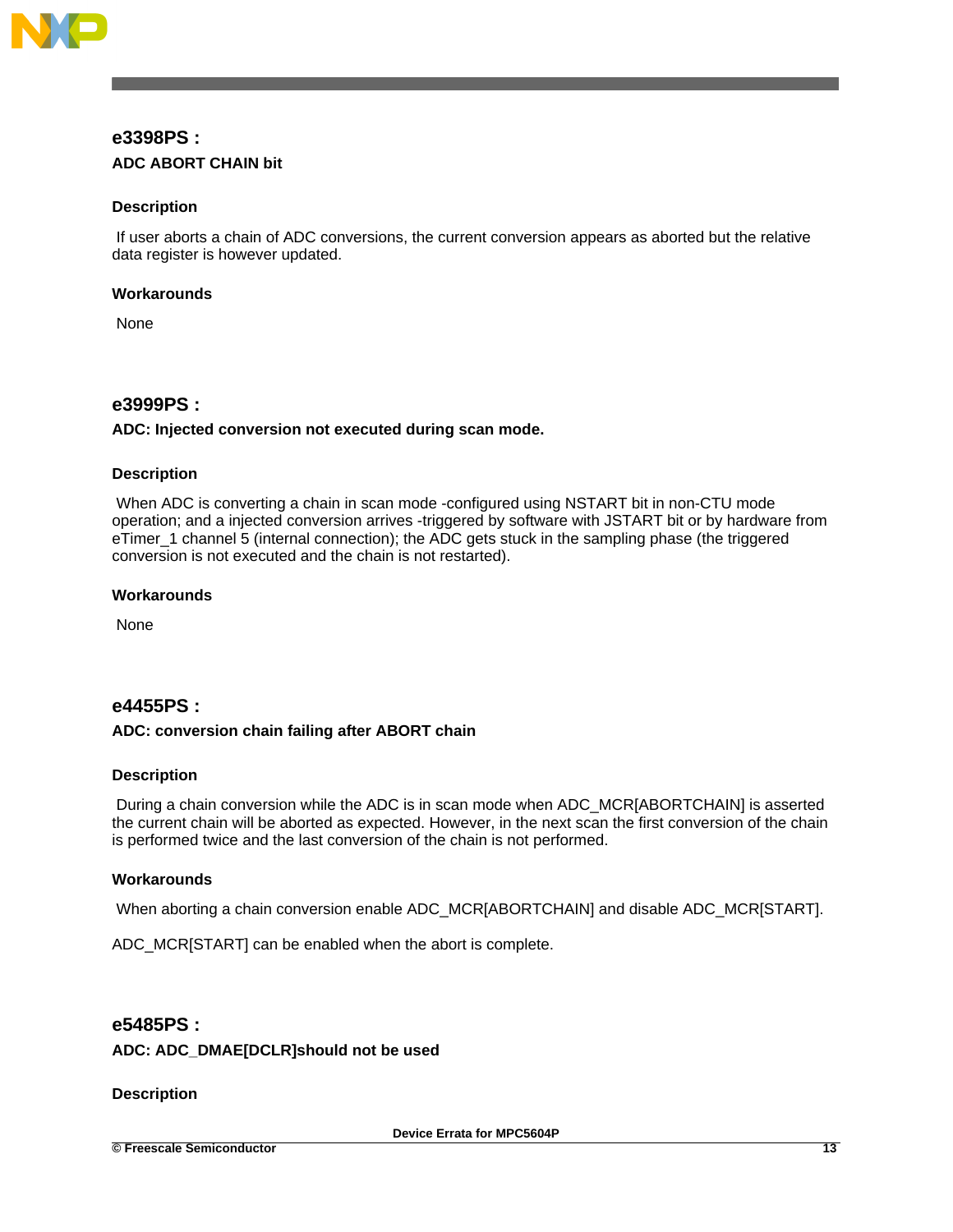

When ADC\_DMAE[DCLR] is set the DMA request should be cleared only after the data registers are read. However for this case the DMA request is automatically cleared and will not be recognised by the eDMA.

#### **Workarounds**

None

## **e9154PS :**

#### **ADC:Abort request during last sampling cycle corrupts the data register of next channel conversion**

#### **Description**

If the abort pulse is valid in the last cycle of the SAMPLE phase, the current channel is correctly aborted but the data register (CDR[0..15]) of the next channel conversion shows an invalid value.

## **Workarounds**

None

## **e8761PS :**

#### **MC\_CGM: System clock may stop for case when target clock source stops during clock switching transition**

#### **Description**

The clock switching is a two step process. The availability of the target clock is first verified. Then the system clock is switched to the new target clock source within two target clock cycles.

For the case when the FXOSC stops during the required two cycles, the switching process may not complete, causing the system clock to stop and prevent further clock switching. This may happen if one of the following cases occurs while the system clock source is switching to FXOSC:

- FXOSC oscillator failure

- SAFE mode request occurs, as this mode will immediately switch OFF the FXOSC (refer to ME\_SAFE\_MC register configuration)

#### **Workarounds**

The device is able to recover through any reset event ('functional', 'destructive', internal or external), so typically either the SWT (internal watchdog) will generate a reset or, in case it is used in the application, the external watchdog will generate an external reset. In all cases the devices will restart properly after reset.

To reduce the probability that this issue occurs in the application, disable SAFE mode transitions when the device is executing a mode transition with the FXOSC as the system clock source in the target mode.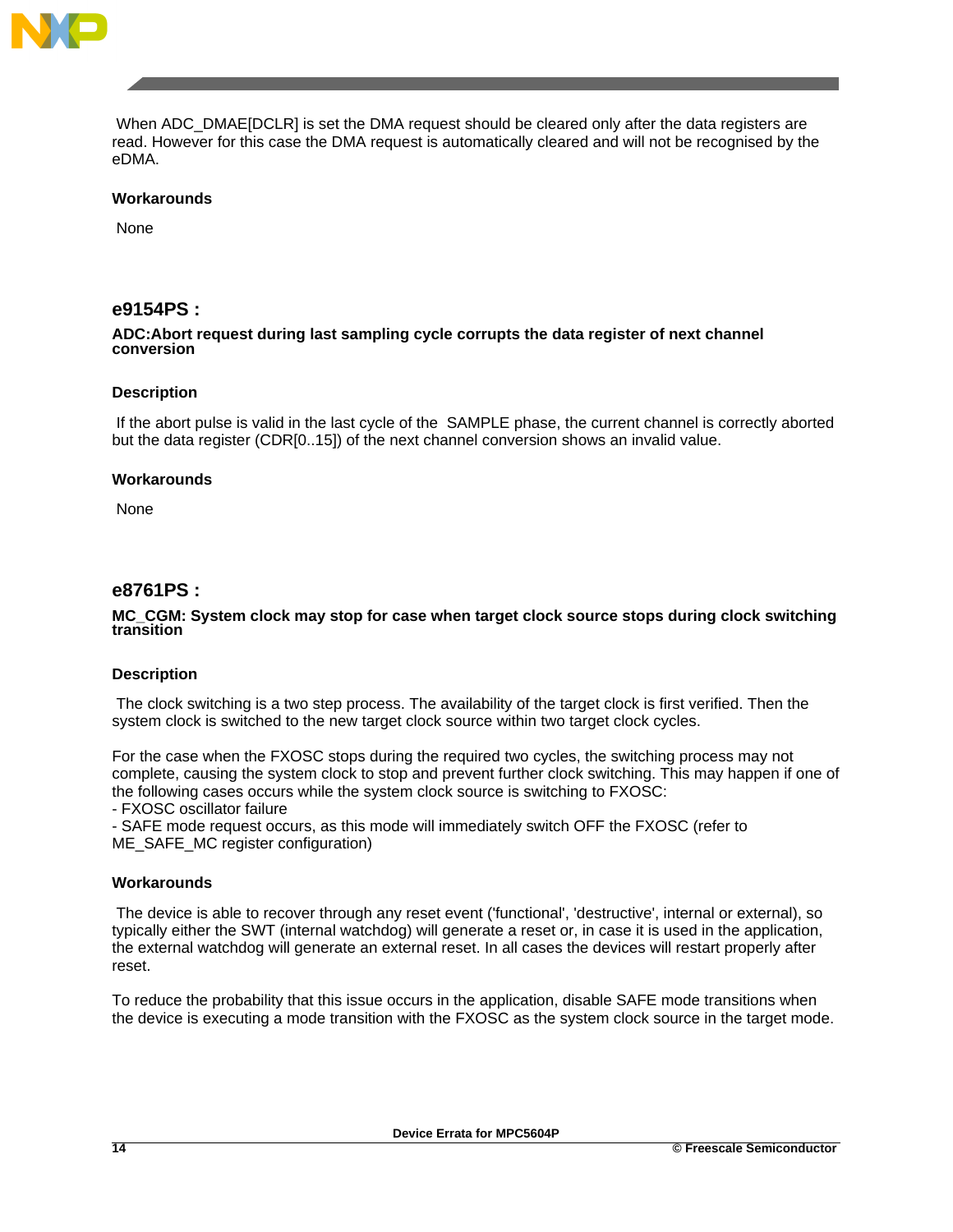

## **e3052PS :**

#### **CMU XOSC Monitoring cannot be guaranteed when RCDIV>0 and FOSC is less than 1.5\*Frc/2^rcdiv**

#### **Description**

A False OLRI (Oscillator frequency less than RC frequency) event may be generated when FOSC is less than 1.5\*(FRC / 2^RCDIV) and RCDIV>0, and not FRC/ 2^RCDIV as described in the Reference Manual).

Correct crystal clock monitoring is guaranteed when FOSC is strictly above 1.5\*(FRC /2^RCDIV).

## **Workarounds**

There are 2 workarounds available :

1. Keep  $RCDIV = 0$ 

2. When RCDIV > 0, ensure FOSC is greater than FRC/2^(RCDIV -1) to avoid false OLRI (CMU external oscillator failure) event.

## **e5007PS :**

#### **FLASH: Programming a value over another value may not indicate an error if no bits are being programmed (1-->0)**

#### **Description**

The Flash Programming/Erase Good Status Flag (PEG) in the Flash Module Configuration Register (Flash\_MCR) may not indicate a failure to program if an attempt is made to program bits high (0b1) that are currently programmed low (0b0) if no bits in the 64-bit word or the 8 bit Error Correction Code (ECC) are being programmed low (to a 0b0).

For example, PEG will not indicate a failure (FLASH\_MCR[PEG]=1) if an attempt is made to program the value 0x5555 FFFF over a flash location that already was programmed to 0x5555 5555. The flash contents will not be changed (stays 0x5555\_5555) even though it should fail since there were no bits actually selected to be programmed (cleared).

However, PEG will correctly indicate a failure (FLASH\_MCR[PEG]=0) if an attempt is made to program the value of 0x5555 00FF over a flash location that was already programmed to 0x5555 5555. The resulting flash contents will be 0x5555\_0055.

NOTE: Reprogramming bits from a programmed state (0b0) to an erased state (0b1) is not supported on flash memory technology. A bit can only be set (0b1) by erasing the full flash block.

#### **Workarounds**

Do not expect an error to be flagged if there are no bits being cleared (0b0) in the word being programmed when programming a new value into a location in the flash that has already been programmed with a previous (not still erased) value.

## **e5008PS :**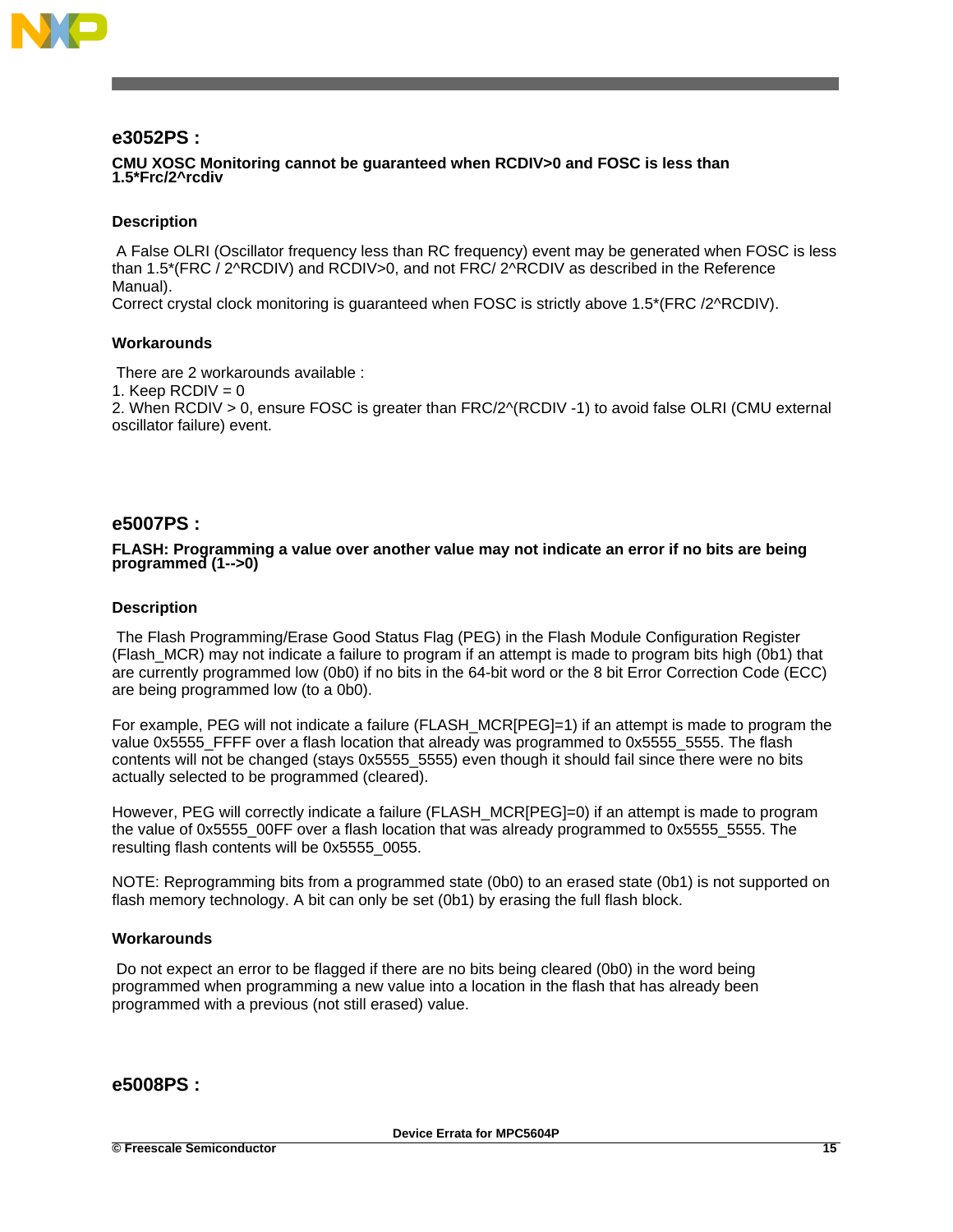

## **FLASH: Array Integrity Check does not check the first two double words**

#### **Description**

The Array Integrity Check operation, started by setting the bit Array Integrity Enable (AIE) in the FLASH User Test 0 register (FLASH\_UT0) on the selected and unlocked blocks, checks the content of all the blocks selected except for the first two double words of each block (offsets 0x0 and 0x8). The first location checked of each block is at the offset 0x10.

#### **Workarounds**

The application should take care of checking the first two double words of each block selected for the Array Integrity Check operation.

## **e5034PS :**

#### **FLASH: SLL and HBL not properly initialized**

#### **Description**

The Secondary Low/Mid Address Space Block Locking register (SLL) and the High Address Space Block Locking register (HBL) have a non-volatile image stored in Test Flash to allow a default state to be set by the user immediately following reset. These locations are write once only.

During boot, the register SLL and HBL are not loaded with the correct default value from the non-volatile location. This means that the default lock status of the Low, Mid, and High blocks are unknown.

#### **Workarounds**

The application should not rely on the default non-volatile value of SLL and HBL and must initialize both registers with the User defined values.

## **e5060PS :**

#### **FLASH: Double ECC errors of default Non Volatile image of BIU2 (PFCR2/PFAPR) are not checked**

#### **Description**

The default value of the Flash BIU2 (PFCR2 in the MPC563xM/SPC563M, also named PFAPR in MPC560xB/C/P/S or SPC560B/C/P/S) register is loaded from a non-volatile memory (NVM) area. However, when this value is loaded into the BIU2 register, the presence of Double Errors in the Error Correction Code (ECC) value is not checked.

If the NVM area contains a double bit error, incorrect data will be loaded. On the contrary single ECC errors are automatically corrected.

#### **Workarounds**

Do not rely on the contents of the BIU2 (PFCR2/PFAPR) to automatically be loaded into the register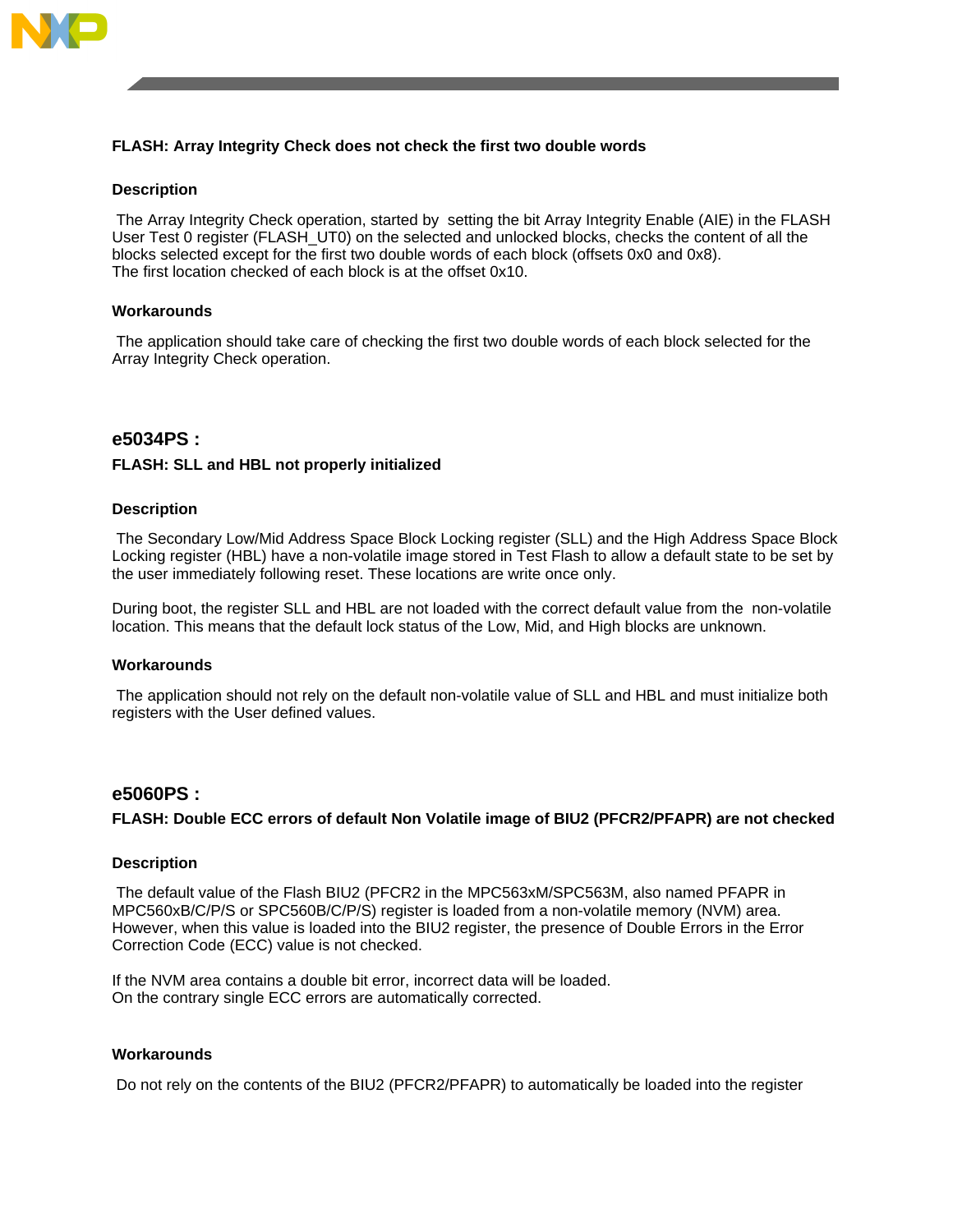

correctly. Software should always load the User defined value manually into the register.

## **e5673PS :**

## **FLASH: Margin Mode is not supported**

## **Description**

The flash contains a support for determining the program and erase margin (to being near the actual decision point for reading the bit as a high or low). However, this feature will incorrectly indicate bits in the flash that have plenty of margin as marginal and will not indicate that marginal bits are, in fact, marginal.

## **Workarounds**

Verification of the flash programming should rely on the Array Integrity feature and the built in Error Correction to determine the state of the flash.

## **e7587PS :**

## **FLASH: Erase Suspend Latency is out of spec in Flash except Code Flash 0.**

## **Description**

The Erase Suspend Latency is out of spec on all available Flash memories except Code Flash 0. A maximum latency of 34us can occur instead of the specified 30us.

On the contrary the Erase Suspend Latency is correctly in spec in Code Flash 0.

## **Workarounds**

The wait for the suspend acknowledgement must be done by polling the DONE bit of MCR and not through a wait for a fix delay.

## **e6384PS :**

## **Flash: Erroneous update of the ADR register in case of multiple ECC errors**

## **Description**

An erroneous update of the Address register (ADR) occurs whenever there is a sequence of 3 or more events affecting the ADR (ECC single or double bit errors or RWW error) and both the following conditions apply:

- The priorities are ordered in such a way that only the first event should update ADR.

- The last event although it does not update ADR sets the Read While Write Event Error (RWE) or the ECC Data Correction (EDC) in the Module Configuration Register (MCR).

For this case the ADR is wrongly updated with the address related to one of the intervening events.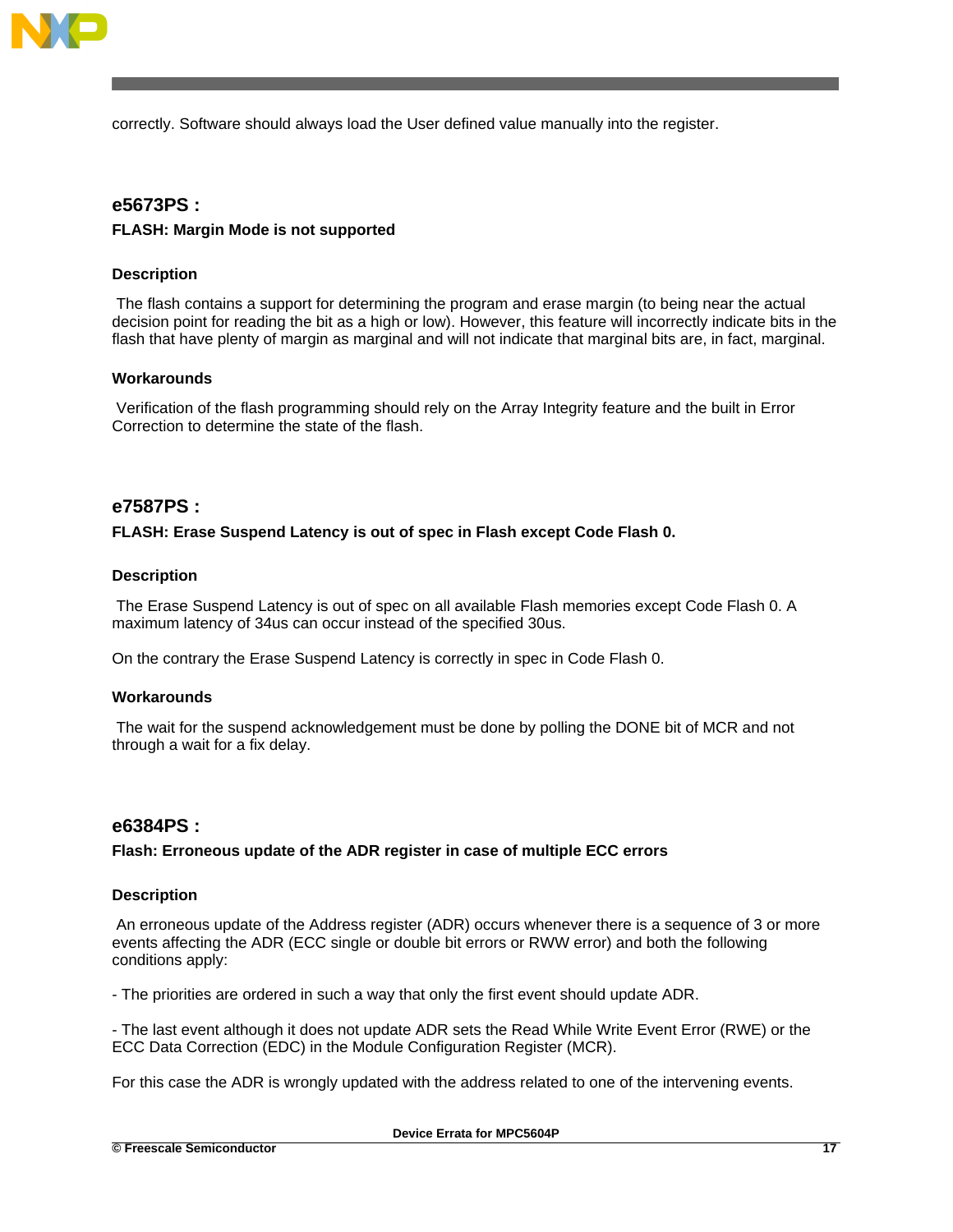

Example - If a sequence of two double-bit ECC errors is followed by a single-bit correction without clearing the ECC Event Error flag (EER) in the MCR, then the value found in ADR after the single-bit correction event is the one related to the second double-bit error (instead of the first one, as specified)

## **Workarounds**

Always process Flash ECC errors as soon as they are detected.

Clear MCR[RWE] at the end of each flash operation (Program, Erase, Array Integrity Check, etc...).

## **e7067PS :**

#### **FCU: Timeout feature doesn't work correctly.**

#### **Description**

A fault occurs, timeout for this fault is enabled and the fault is not recovered automatically before the timeout :- In this case device will go to ALARM state and waits for timeout, after timeout has elapsed it enters to FAULT state. However, if another fault occurs with timeout enabled the FCU will go directly to FAULT state without waiting for timeout to be elapsed.

If it is desired that FCU will go again to ALARM state for the second fault, a Watchdog reset needs to be asserted after first fault is detected.

#### **Workarounds**

None

## **e6583PS :**

## **Diode path between VDD\_LV and VDD\_HV**

## **Description**

The design implements diodes between VDD\_LV and VDD\_HV. This leads to current flowing from VDD\_LV to VDD\_HV if power-up and power-down sequences are not handled correctly. VDD\_LV to VDD\_HV current may stress the device and should be avoided when possible.

## **Workarounds**

Insert a schottky diode between VDD\_LV and VDD\_HV.

## **e4781PS :**

#### **LINFlex: Unexpected LIN timeout in slave mode**

## **Description**

If the LINFlex is configured in LIN slave mode, an unexpected LIN timeout event (LINESR[OCF]) may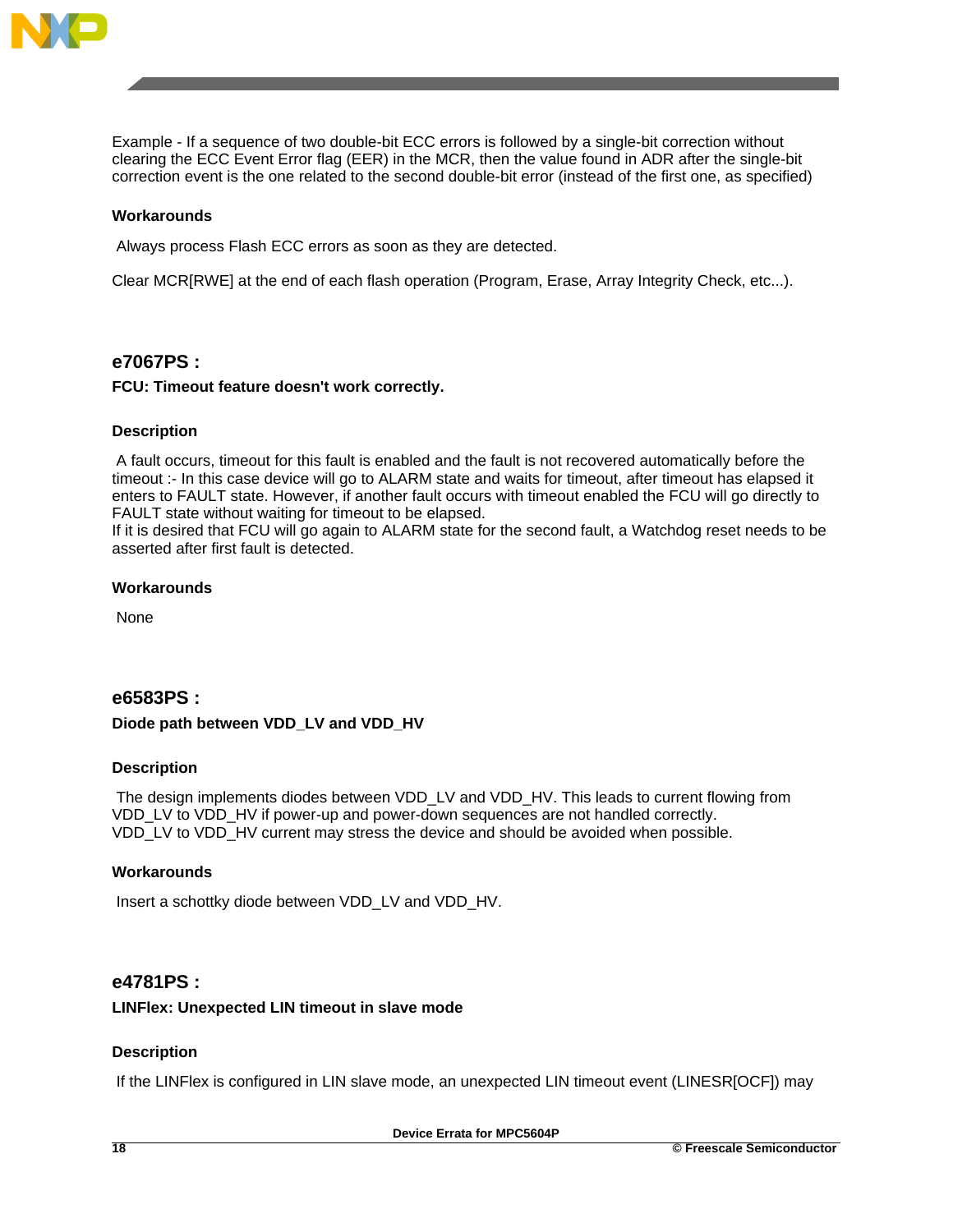

occur during LIN Break reception.

#### **Workarounds**

It is recommended to disable this functionality during LINFlex initialization by clearing LINTCSR[IOT] and LINIER[OCIE] bits, and ignore timeout events.

## **e4897PS :**

#### **LINFlex: BDRL/BDRM cannot be accessed as byte or half-word**

#### **Description**

LINFlex data buffers (BDRL/BDRM) cannot be accessed as byte or halfword. Accessing BDRL/BDRM in byte/half word mode will lead to incorrect data writing/reading.

#### **Workarounds**

Access BDRL/BDRM registers as word only.

## **e1685PS :**

#### **FMPLL: FMPLL\_CR[UNLOCK\_ONCE] wrongly set**

#### **Description**

If the FMPLL is locked and a functional reset occurs, FMPLL\_CR[UNLOCK\_ONCE] is automatically set even when the FMPLL has not lost lock.

#### **Workarounds**

Do not use the FMPLL\_CR[UNLOCK\_ONCE] when a functional reset occurs.

## **e3630PS :**

## **FMPLL: Do not poll flag FMPLL\_CR[PLL\_FAIL]**

## **Description**

For the case when the FMPLL is indicating loss of lock the flag FMPLL\_CR[PLL\_FAIL] is unpredictable.

## **Workarounds**

To avoid reading an incorrect value of FMPLL\_CR[PLL\_FAIL] only read this flag inside the FMPLL Interrupt Service Routine (ISR). The ISR indicates the flag has been set correctly and at this point the flag can be cleared. Do not poll flag FMPLL\_CR[PLL\_FAIL] at any other point in the application software.